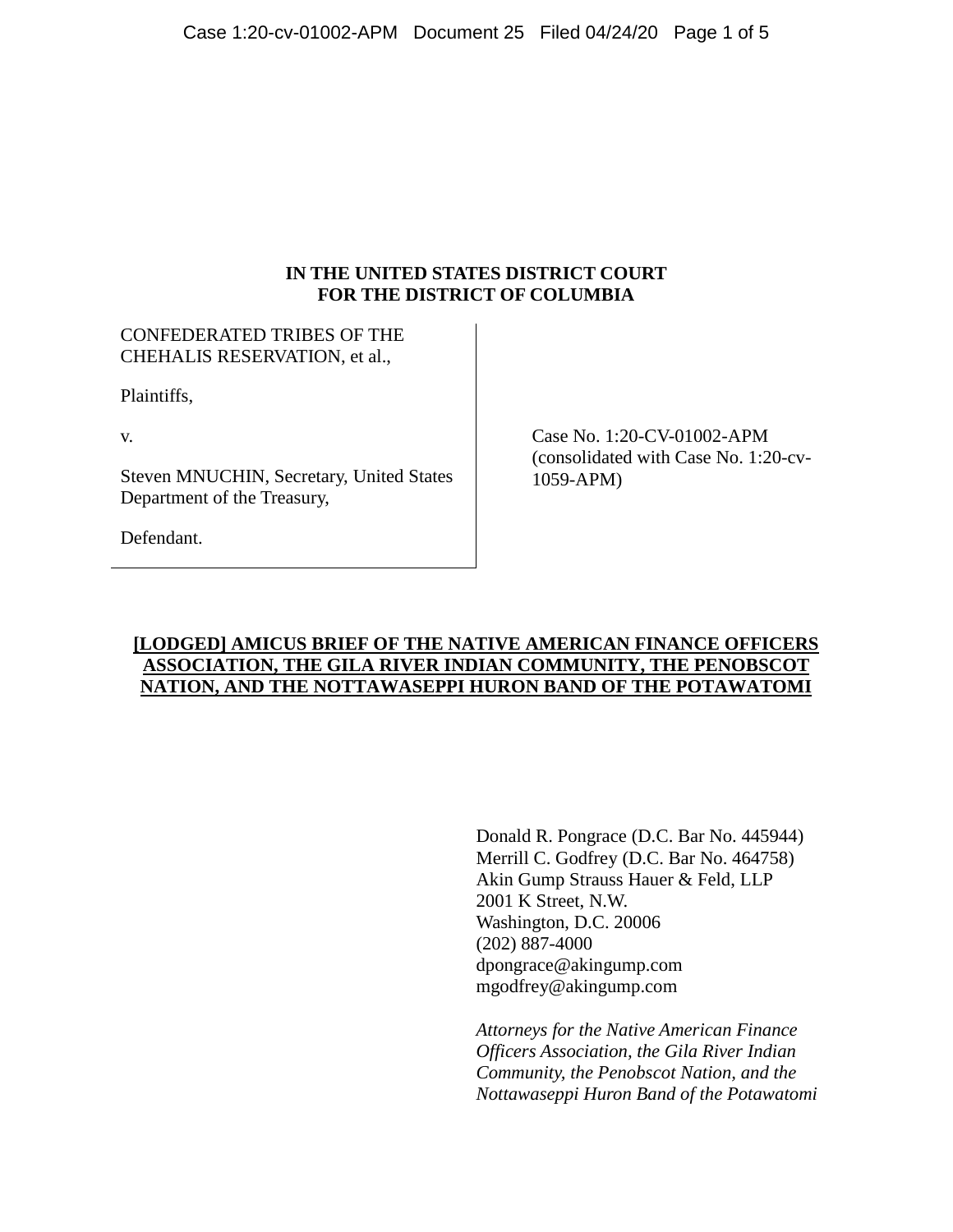### Case 1:20-cv-01002-APM Document 25 Filed 04/24/20 Page 2 of 5

The Native American Finance Officers Association ("NAFOA"), the Gila River Indian Community, the Penobscot Nation, and the Nottawaseppi Huron Band of the Potawatomi support the plaintiffs' complaints and Motions for Temporary Restraining Order and Preliminary Injunction for the reasons stated herein.<sup>1</sup> Title V of the Coronavirus Aid, Relief, and Economic Security Act ("CARES Act" or "Act"), Pub. L. 116-136 (2020), amends the Social Security Act to create the \$150 billion Coronavirus Relief Fund ("the Fund") for "payments to States, Tribal governments, and units of local government."  $42 \text{ U.S.C.}$  §  $601(a)(1)$ . Under the Act, Treasury is required to pay \$8 billion to Tribal governments for increased, unanticipated, necessary governmental expenditures caused by the COVID-19 pandemic. Defendant should be required to distribute all \$8 billion in funds appropriated for "Tribal governments" under the Act using a method that reasonably reflects this statutory mandate to fund governmental expenses, such as relying on tribal certifications of monthly budgetary impacts. As the Cheyenne River Plaintiffs have put the matter in their prayer for relief, Treasury should be required to distribute these funds "according to a reasonable formula consistent with the CARES Act." Cheyenne River Complaint  $\P$  74.

#### **ARGUMENT**

## **I. RELIEF IN THIS MATTER SHOULD BE TAILORED TO THE STATUTORY REQUIREMENT TO DISTRIBUTE AND USE FUNDS FOR UNANTICIPATED GOVERNMENTAL EXPENDITURES CAUSED BY THE COVID-19 PANDEMIC**

The CARES Act requires that the \$8 billion in Tribal relief funds be paid to "Tribal governments" for governmental expenditures. 42 U.S.C.  $\frac{8}{9}$  601(g)(5); *id.*  $\frac{8}{9}$  601(a)(2)(B)

 $\overline{a}$ 

 $<sup>1</sup>$  No party's counsel authored this brief in whole or in part, and no party or person other</sup> than NAFOA, the Gila River Indian Community, the Penobscot Nation, and the Nottawaseppi Huron Band of the Potawatomi contributed money intended to fund preparing or submitting the brief.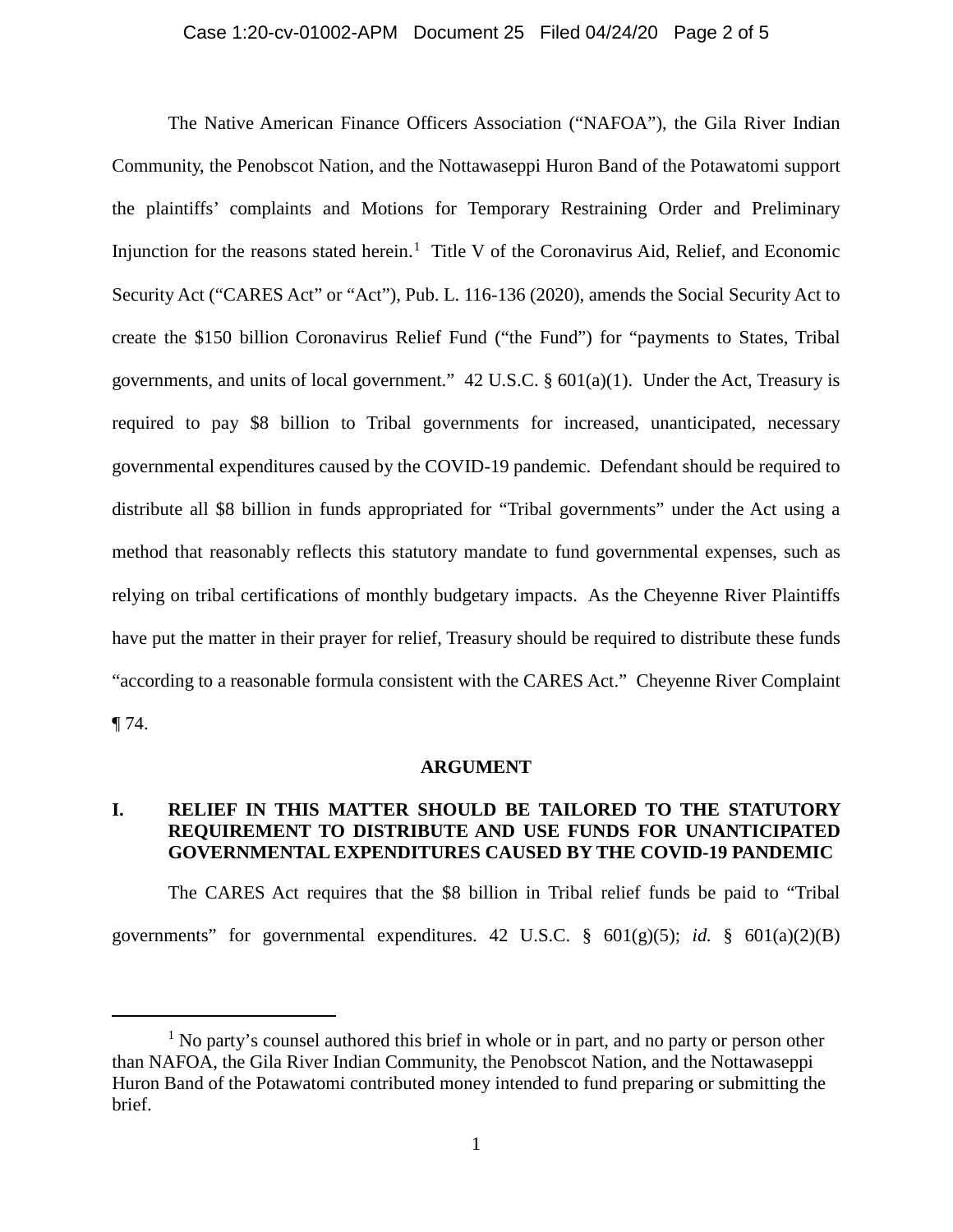### Case 1:20-cv-01002-APM Document 25 Filed 04/24/20 Page 3 of 5

("\$8,000,000,000 of such amount for making payments to *Tribal governments*") (emphasis added); *id.* § 601(c)(7) ("the amount paid under this section for fiscal year 2020 to a *Tribal government*") (emphasis added); *id.* § 601(d) ("A State, *Tribal government*, and unit of local government shall use the funds") (emphasis added). The Act requires that Treasury pay to each "Tribal government" an amount "that is based on increased expenditures of each such Tribal government (or a triballyowned entity of such Tribal government) relative to aggregate expenditures in fiscal year 2019 by the Tribal government (or tribally-owned entity)."  $42 \text{ U.S.C.}$  §  $601 \text{(c)}(7)$ .

In turn, Tribal governments are allowed to use the funds only for "necessary expenditures incurred due to" COVID-19 that "were not accounted for in the budget most recently approved" by the Tribal government and are "incurred during the period that begins on March 1, 2020, and ends on December 30, 2020." *Id.* § 601(d). This formulation is based strictly on increased, unanticipated, governmental budgetary "expenditures" due to COVID-19, whether of the government itself or through its tribally owned entities.

The formulation for Tribal governmental expenditures differs from the formulation for States and local governments in §  $601(c)(1)–(5)$ , wherein States are to receive a minimum payment of \$1,250,000,000, plus a pro rata adjustment based on population. It also differs from the allocation to the District of Columbia and territories, which each receive a fixed amount based on population. By contrast, the Act explicitly requires the Secretary to make a determination based upon budget information—increased, unexpected budget "expenditures"—for a Tribal government.

Treasury's failure thus far to focus on and adhere to this statutory language is the source of most of the present controversy, because the argument has become *who* gets the funds in the first instance rather than the proper method for allocating such funds tailored to the ultimate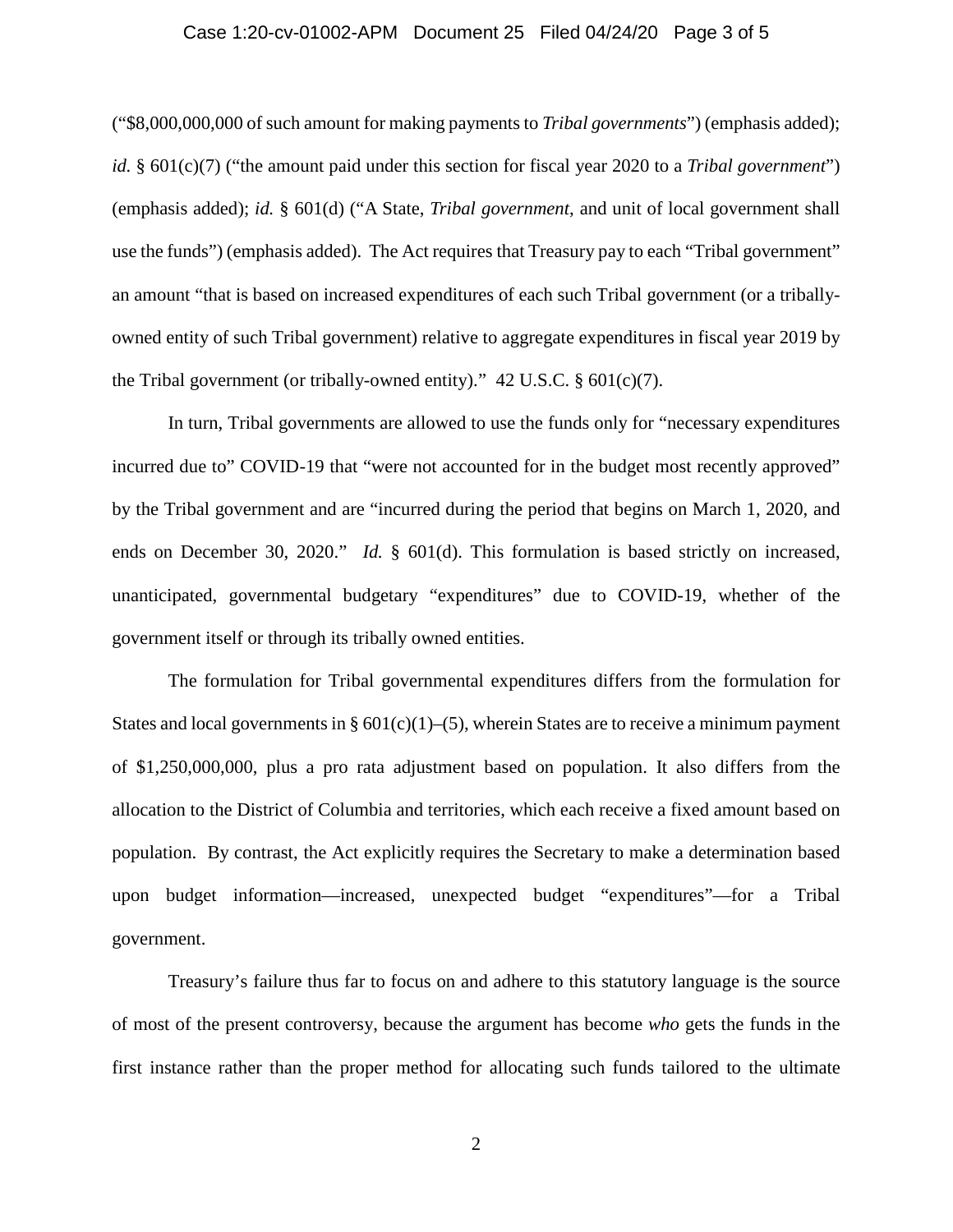### Case 1:20-cv-01002-APM Document 25 Filed 04/24/20 Page 4 of 5

statutory uses. The present controversy would likely not have arisen if Treasury had provided guidelines to Tribal governments that required submissions based on estimated governmental deficits caused by decreased revenues and increased governmental expenditures for services to constituents caused by COVID-19. And it would be resolved if Treasury were to calculate outlays to Tribal governments using a formulation that focuses solely on decreased governmental revenues for services due to COVID-19 and increased governmental expenditures due to the COVID-19 pandemic. Whether Alaska Native corporations ("ANCs") receive funds directly or through recognized Tribal governments would not be such a source of controversy if the amounts of funds allocated were based on reasonable estimates of actual budgetary impacts for Tribal governmental services provided to Tribal members. The relief sought by the Cheyenne River plaintiffs is the relief most closely tailored to these statutory objectives.

The failures in Treasury's approach to date can be remedied quickly. As sovereign nations, most Tribal governments have the capacity to readily provide their respective estimates of their FY 2020 tribal government budget needs as a result of the COVID-19 pandemic. Each Tribal government should simply be given 48 hours to submit a certified estimate of the unanticipated budgetary impact of the COVID-19 pandemic on a monthly basis from March 2020 to December 2020. Treasury's allocation should be based on these self-certifications, adjusted to include a minimum per-Tribal government amount.

The Alaska Native Claims Settlement Act created a structure for Alaska Native villages that is different from tribal governments in the Lower 48 states. That system led to a complicated hierarchy of entities that may provide varying levels of services and programs to Alaska Natives. Still, that does not override the explicit language of the CARES Act, which requires that the